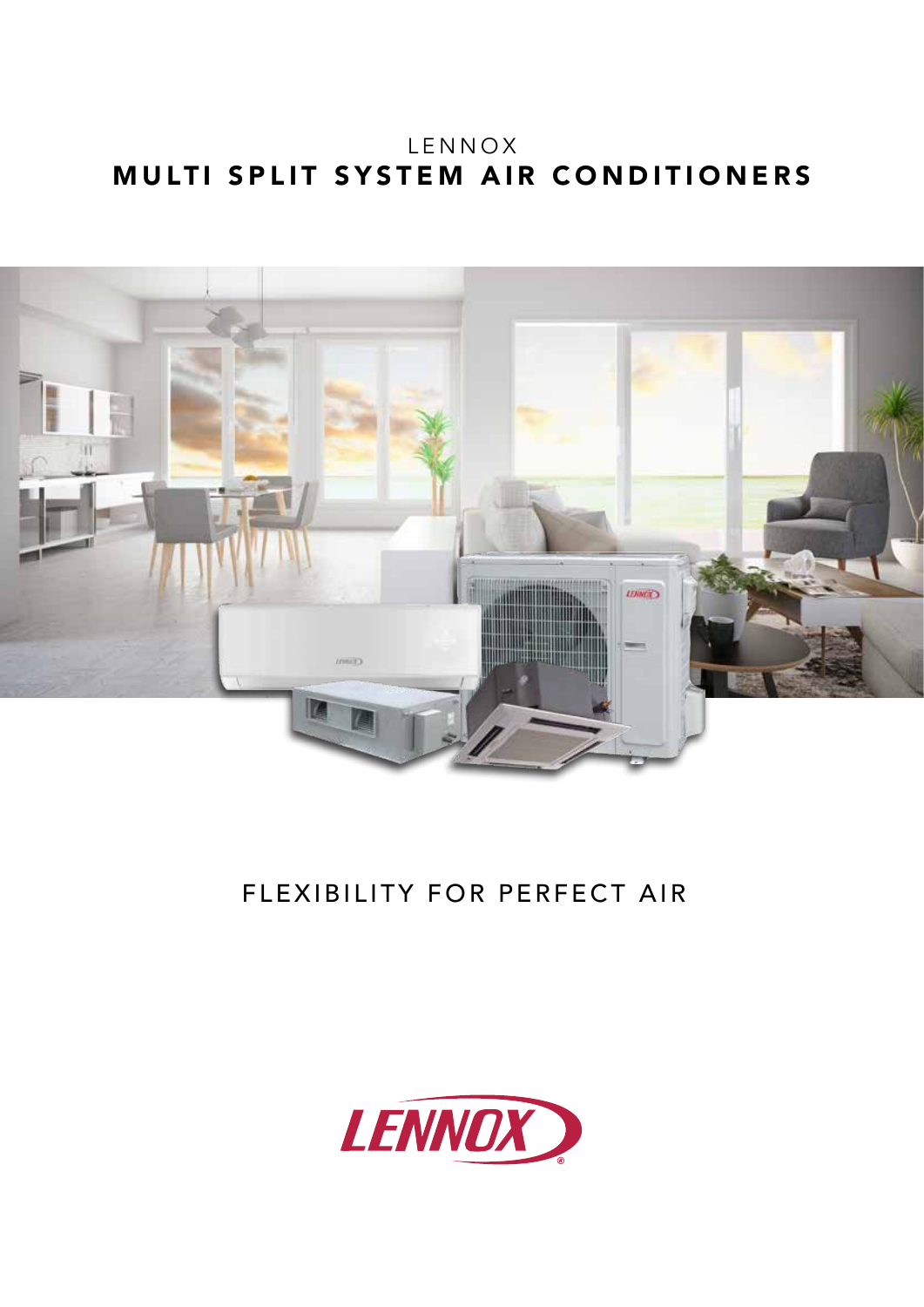



# AIR IS LIFE. MAKE IT PERFECT.™

At Lennox, we make people feel more comfortable. We make the air cooler, dryer, cleaner and better, with innovative systems that are exceptionally quiet and energy efficient.



## HISTORY.

Beginning with the introduction of the world's first riveted-steel furnace in 1895, Lennox has focused on delivering on the values of trust, innovation and quality. Lennox multi split system air conditioners are supported by these values today, as well as over a century of heating and cooling experience.



## EXPERTISE.

When you select a Lennox multi split system air conditioner, you're choosing technology backed by expertise. Lennox HVAC professionals and Dealers understand the challenges faced by contractors and owners alike in designing and specifying a heating and cooling system.



#### QUALITY.

Lennox multi split system air conditioners are manufactured in an accredited ISO9001 quality assurance system environment; and are extensively tested and proven to make sure they meet the exact standards Lennox sets for reliability.



www.lennoxaus.com.au @lennoxairau

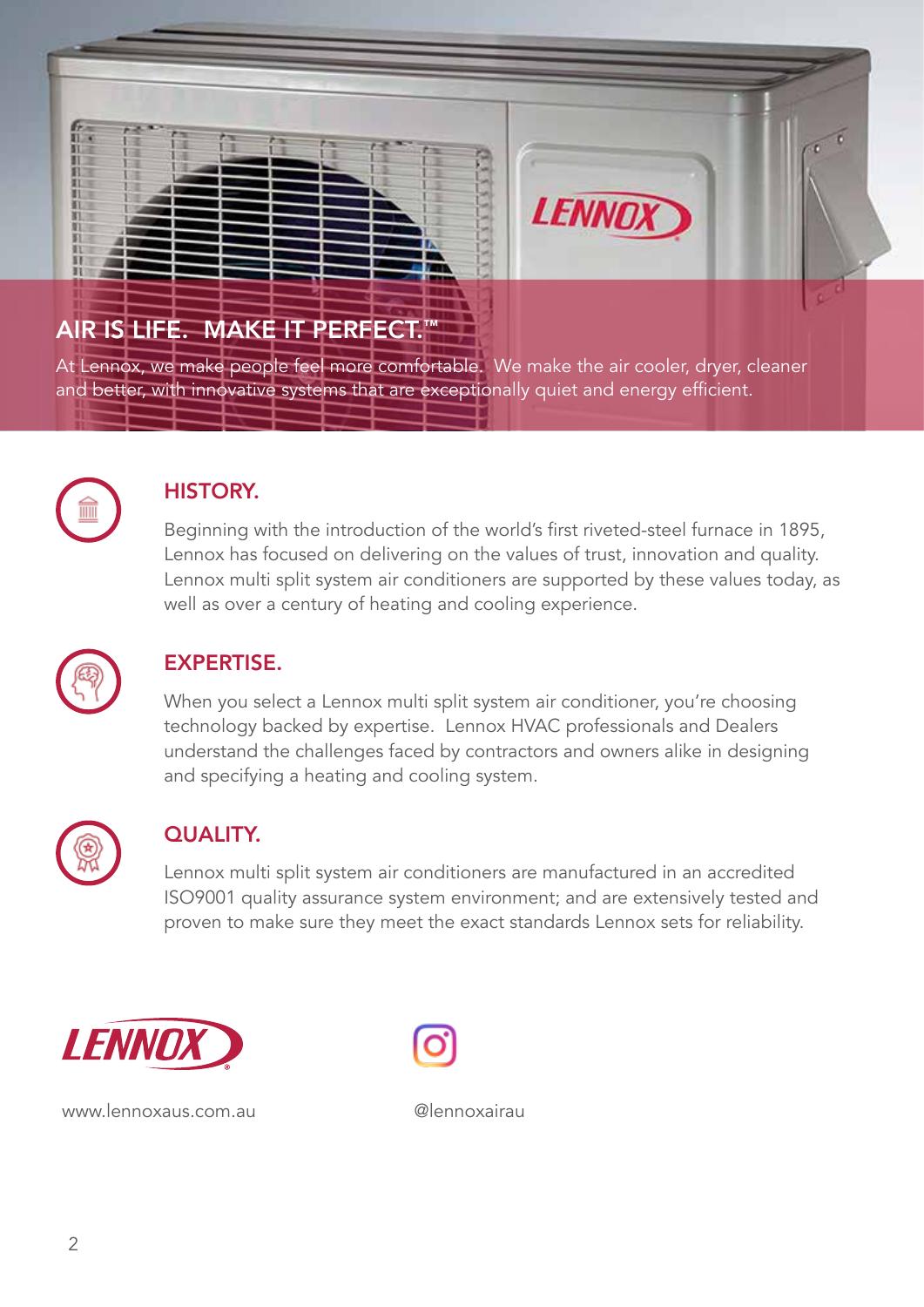# LENNOX® PREMIER DEALERS.™

All Lennox® Dealers are expert HVAC professionals trained to take care of any comfort issue you may have. Lennox Premier Dealers™ are the best of the best.



#### SUPERIOR SERVICE

Every Lennox Premier Dealer is trained to deliver a level of comfort and service that exceeds customer expectations. Lennox Premier Dealers understand that actions speak louder than words, instead of just talking quality, they practice it through listening and responding to your comfort needs.



#### HIGHLY RATED FOR CUSTOMER SERVICE.

In order to earn and maintain 'Premier' status, Lennox Premier Dealers must consistently meet and exceed customer expectations. To ensure they do that, they are trained to design, install, service and maintain Lennox HVAC systems, and are dedicated to achieving complete customer satisfaction.



#### INDUSTRY LEADING PRODUCTS

As partners with the leading name in human comfort, Lennox Premier Dealers offer some of the best products available in the industry.



www.lennoxaus.com.au/service-and-support/find-a-dealer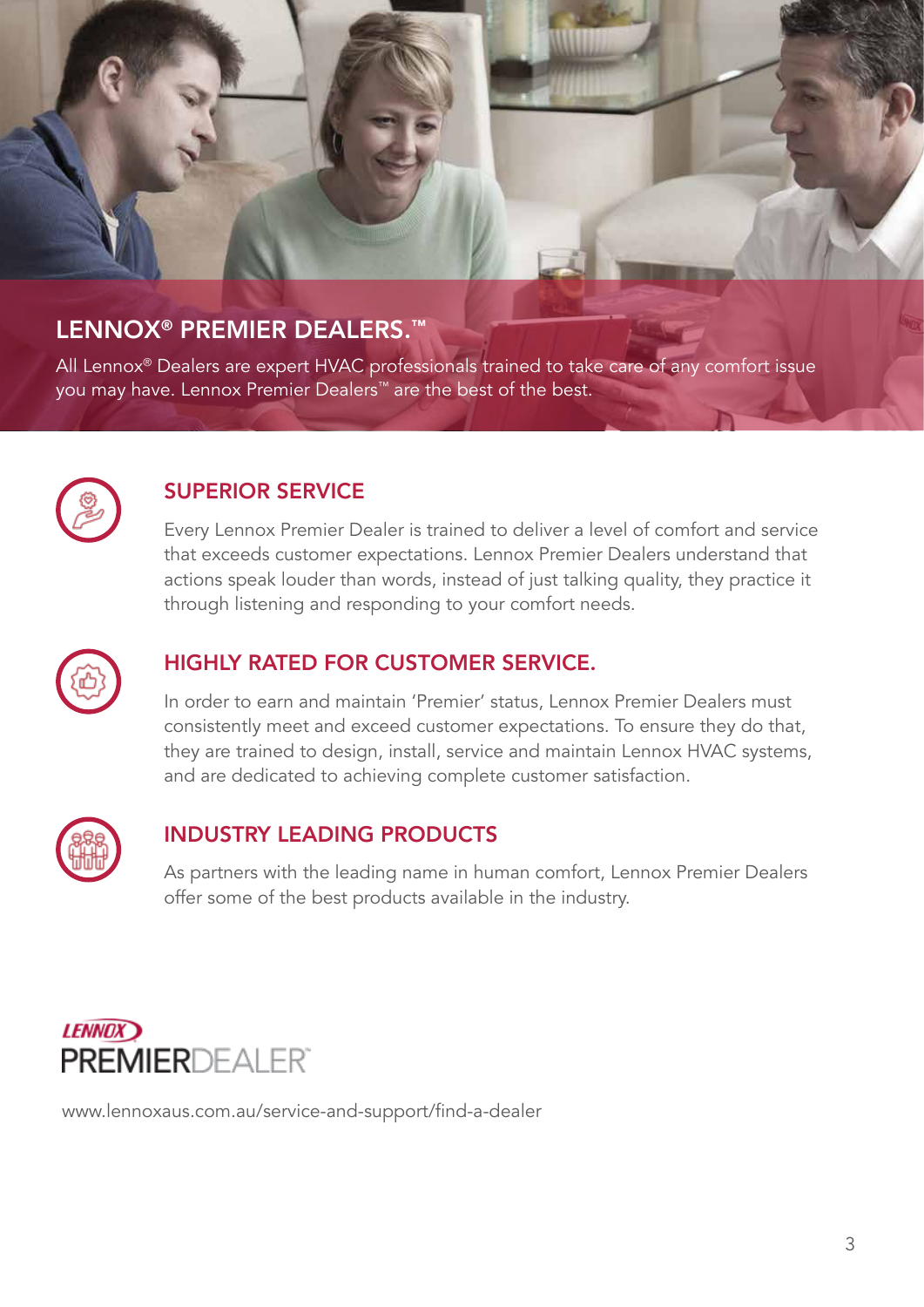# PERFECT AIR ACROSS YOUR ENTIRE HOME.

Across your entire home, Lennox multi split system air conditioners provide flexibility, comfort and individual temperature control.

#### HERE'S HOW IT WORKS:

Lennox multi split system air conditioners are a convenient, economic solution for when multiple indoor units are required to service different rooms in your home, for example, in a living room, home office and various bedrooms. Up to five indoor units can be connected to one outdoor unit.

Including wall mounted units, cassette units and ducted units, Lennox multi split system air conditioners are ideal for new or retrofit installations in both single or double storey dwellings, including apartments.

The use of inverter technology delivers superior and energy efficient temperature control. The inclusion of a variable speed drive in the motor system means that temperature settings are consistently maintained without the 'stop - start' function of a conventional air conditioner.

Plus, with your Lennox multi split system air conditioner, each indoor unit can be customised with individual temperature requirements<sup>\*</sup>, allowing you to minimise energy wastage and ultimately save money.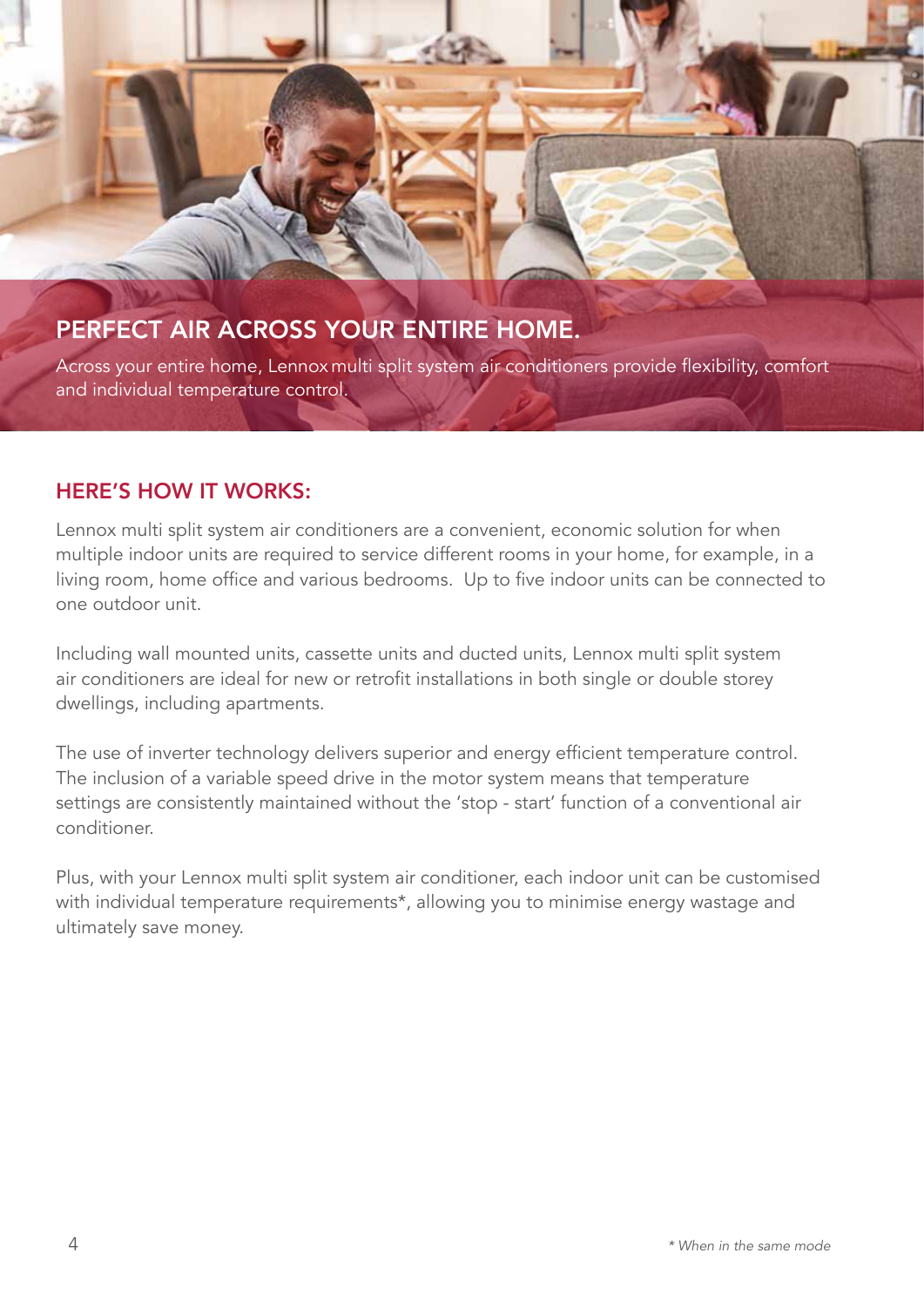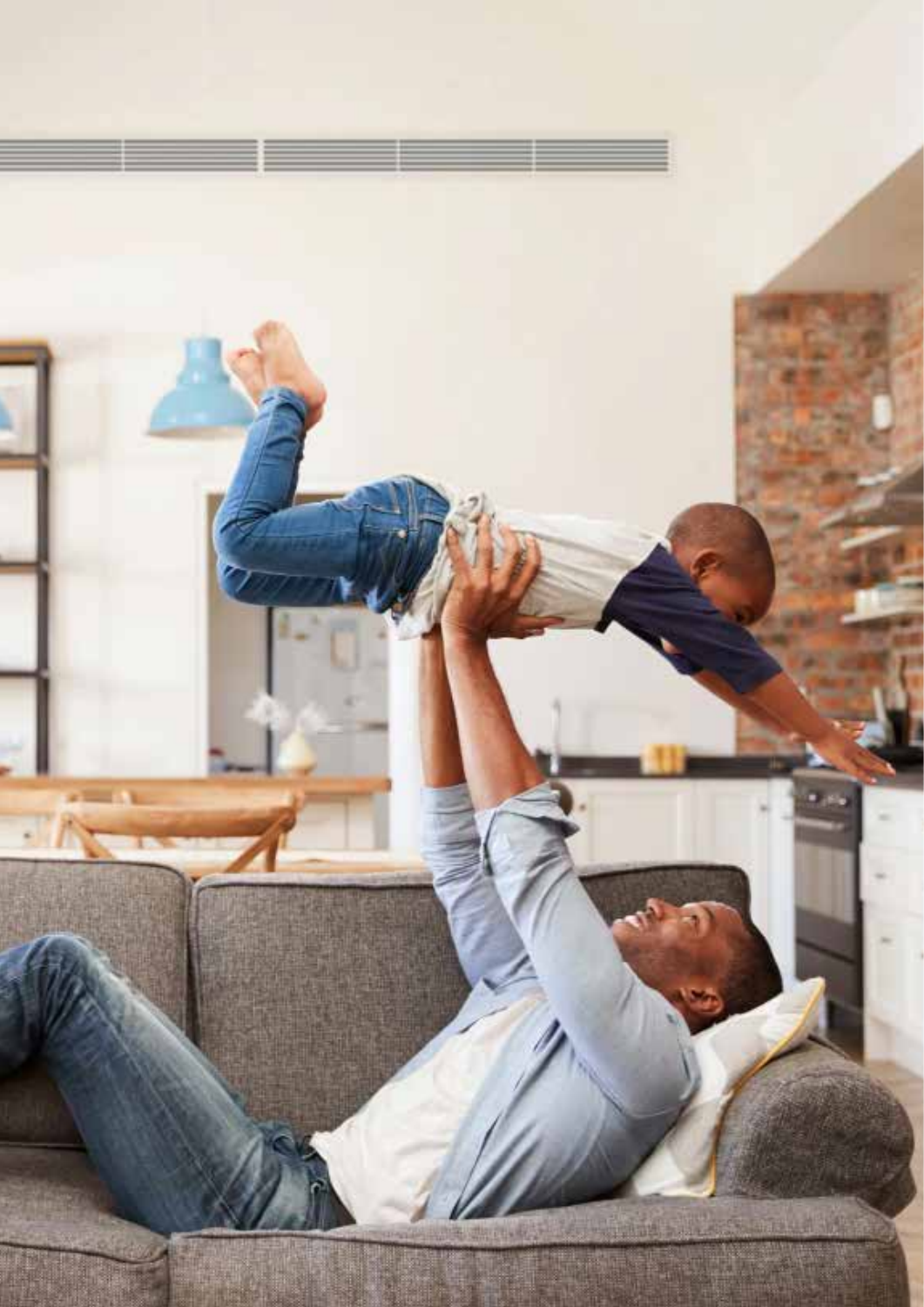# TECHNICAL SPECIFICATIONS.

Please refer to the following specifications before installing or servicing this product. Lennox ceiling cassette system air conditioners must be installed and serviced by a licensed professional.

| <b>OUTDOOR UNITS</b>            |                        |                  |                  |                         |                  |                  |
|---------------------------------|------------------------|------------------|------------------|-------------------------|------------------|------------------|
| <b>MODEL</b>                    |                        | <b>LNMT054V4</b> | <b>LNMT075V4</b> | <b>LNMT082V4</b>        | <b>LNMT100V4</b> | <b>LNMT114V4</b> |
| Capacity                        | Cool (kw)              | 5.4              | 7.3              | 8.2                     | 10.3             | 11.3             |
|                                 | Heat (kw)              | 5.7              | 8.8              | 9.3                     | 11.2             | 11.5             |
| Capacity Range                  | Cool (kw)              | $2.85 - 6.50$    | $4.50 - 10.00$   | $5.00 - 10.00$          | $2.60 - 10.50$   | $2.60 - 12.00$   |
|                                 | Heat (kw)              | $2.40 - 6.65$    | $4.00 - 11.00$   | $3.00 - 11.00$          | $2.60 - 12.00$   | $2.60 - 13.00$   |
| Power Input                     | Cool (kw)              | 1.53             | 2.18             | 2.43                    | 3.18             | 3.56             |
|                                 | Heat (kw)              | 1.53             | 2.5              | 2.54                    | 3.31             | 3.43             |
| Input Current                   | Cool (A)               | 6.79             | 9.67             | 10.78                   | 13.85            | 15.53            |
|                                 | Heat (A)               | 6.79             | 11.09            | 11.27                   | 14.44            | 14.97            |
| Power Supply                    | Ph/V/Hz                |                  |                  | 1 Phase, 220-240V, 50Hz |                  |                  |
| EER                             | Cool (W/W)             | 3.53             | 3.35             | 3.35                    | 3.23             | 3.17             |
| COP                             | Heat (W/W)             | 3.69             | 3.52             | 3.66                    | 3.37             | 3.36             |
| Maximum Indoor Unit Connections | Number                 | $\overline{2}$   | 3                | $\overline{4}$          | $\overline{4}$   | 5                |
| Sound Pressure Level            | dB(A)                  | 56               | 58               | 58                      | 61               | 61               |
| <b>Pipe Sizes</b>               | Liquid (mm)            | 6.35             | 6.35             | 6.35                    | 6.35             | 6.35             |
|                                 | Gas (mm)               | 9.52             | 9.52             | 9.52                    | 9.52             | 9.52             |
| Dimension (HxWxD)               | Outline (mm)           | 700x955×396      |                  | 790x980×427             |                  | 1103x1087×440    |
| Weight                          | Net (kg)               | 47               | 59               | 65                      | 89               | 90               |
| Compressor                      | Type                   |                  |                  | Inverter Rotary         |                  |                  |
| Refrigerant                     | Type                   |                  |                  | <b>R410A</b>            |                  |                  |
| Max Pipe Length                 | m                      | 20               | 60               | 70                      | 75               | 75               |
| Max Pipe Difference             | m                      | 10               | 20               | 20                      | 25               | 25               |
| <b>Outdoor Operating Range</b>  | Cool (°C)<br>$-5 - 48$ |                  |                  |                         |                  |                  |
|                                 | Heat (°C)              | $-15 - 24$       |                  |                         |                  |                  |

| <b>WALL MOUNTED INDOOR UNITS</b> |              |             |             |             |              |  |
|----------------------------------|--------------|-------------|-------------|-------------|--------------|--|
| <b>MODEL</b>                     |              | LNINVE025V4 | LNINVE035V4 | LNINVE052V4 | LNINVE071V4  |  |
| Capacity                         | Cool (kw)    | 2.5         | 3.4         | 5.2         | 7.1          |  |
|                                  | Heat (kw)    | 3.0         | 4.0         | 5.6         | 8.0          |  |
| Air Flow Rate                    | $\sqrt{s}$   | 179         | 185         | 250         | 389          |  |
| Sound Pressure Level             | dB(A)        | 23          | 26          | 26          | 35           |  |
| Dimension (HxWxD)                | Outline (mm) | 289x845x209 | 289x845x209 | 300x970x224 | 325x1078x246 |  |
| Weight                           | Net (mm)     | 10.0        | 10.5        | 13.5        | 16.0         |  |
| Pipe Sizes                       | Liquid (mm)  | 6.35        | 6.35        | 6.35        | 6.35         |  |
|                                  | Gas (mm)     | 9.52        | 9.52        | 12.70       | 15.88        |  |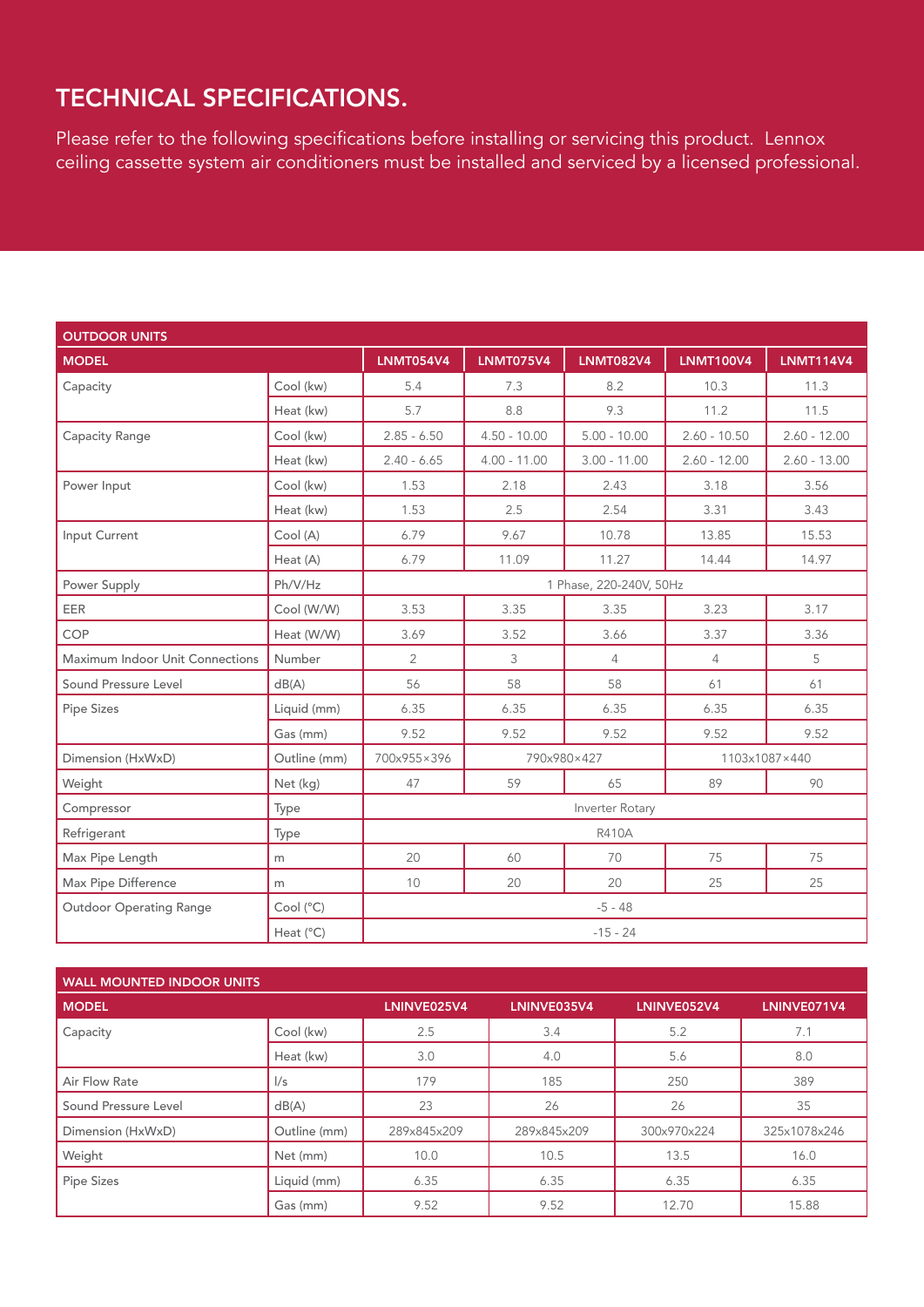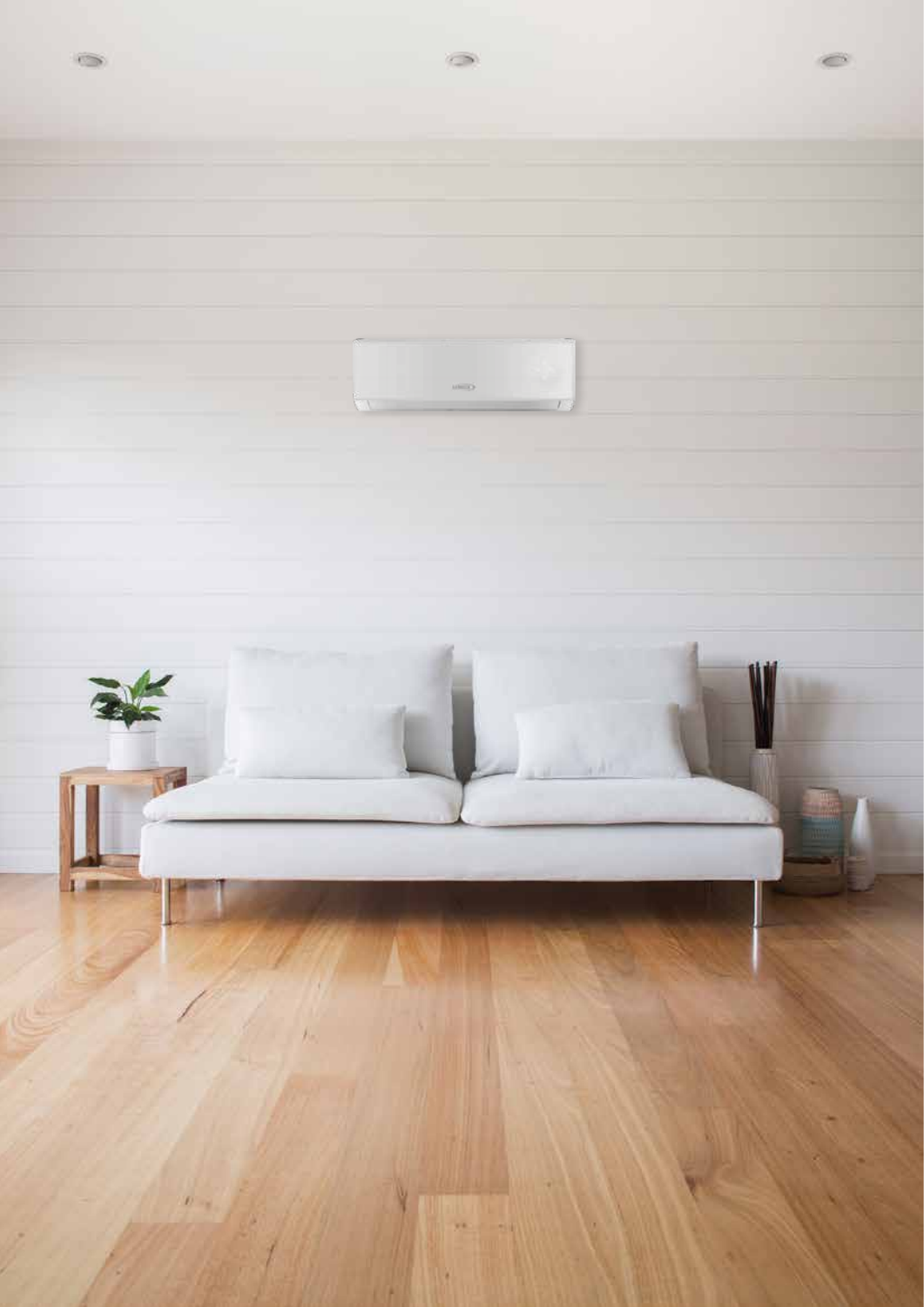# TECHNICAL SPECIFICATIONS.

Please refer to the following specifications before installing or servicing this product. Lennox ceiling cassette system air conditioners must be installed and serviced by a licensed professional.

| <b>DUCTED INDOOR UNITS</b> |               |              |              |              |
|----------------------------|---------------|--------------|--------------|--------------|
| <b>MODEL</b>               |               | LNMTDSS035V4 | LNMTDSS050V4 | LNMTDSS071V4 |
| Capacity                   | Cool (kw)     | 3.5          | 5.0          | 7.1          |
|                            | Heat (kw)     | 3.9          | 5.5          | 8.0          |
| Air Flow Rate              | $\frac{1}{s}$ | 139          | 194          | 278          |
| Sound Pressure Level       | $H/L$ dB(A)   | 39/32        | 41/33        | 42/34        |
| Dimension (HxWxD)          | Outline (mm)  | 200x700×615  | 200x900×615  | 200x1100×615 |
| Weight                     | Net (kg)      | 23           | 27           | 31           |
| <b>Pipe Sizes</b>          | Liquid (mm)   | 6.35         | 6.35         | 9.52         |
|                            | Gas (mm)      | 9.52         | 12.70        | 15.90        |

| <b>CASSETTE INDOOR UNITS</b> |               |              |              |              |
|------------------------------|---------------|--------------|--------------|--------------|
|                              |               | LNMTCAS035V4 | LNMTCAS050V4 | LNMTCAS071V4 |
| Capacity                     | Cool (kw)     | 3.50         | 5.00         | 7.10         |
|                              | Heat (kw)     | 3.85         | 5.50         | 8.00         |
| Air Flow Rate                | $\frac{1}{s}$ | 189          | 189          | 328          |
| Sound Pressure Level         | $H/L$ dB(A)   | 37/33        | 37/33        | 39/35        |
| Dimension (HxWxD)            | Indoor (mm)   | 190x840x840  | 190x840x840  | 240x840x840  |
|                              | Panel (mm)    | 60x950x950   | 60x950x950   | 60x950x950   |
| Weight                       | Indoor (kg)   | 25           | 25           | 28           |
|                              | Panel (kg)    | 6.5          | 6.5          | 6.5          |
| <b>Pipe Sizes</b>            | Liquid (mm)   | 6.35         | 12.70        | 15.88        |
|                              | Gas (mm)      | 9.52         | 9.52         | 9.52         |
|                              | Drain (mm)    | 31           | 31           | 31           |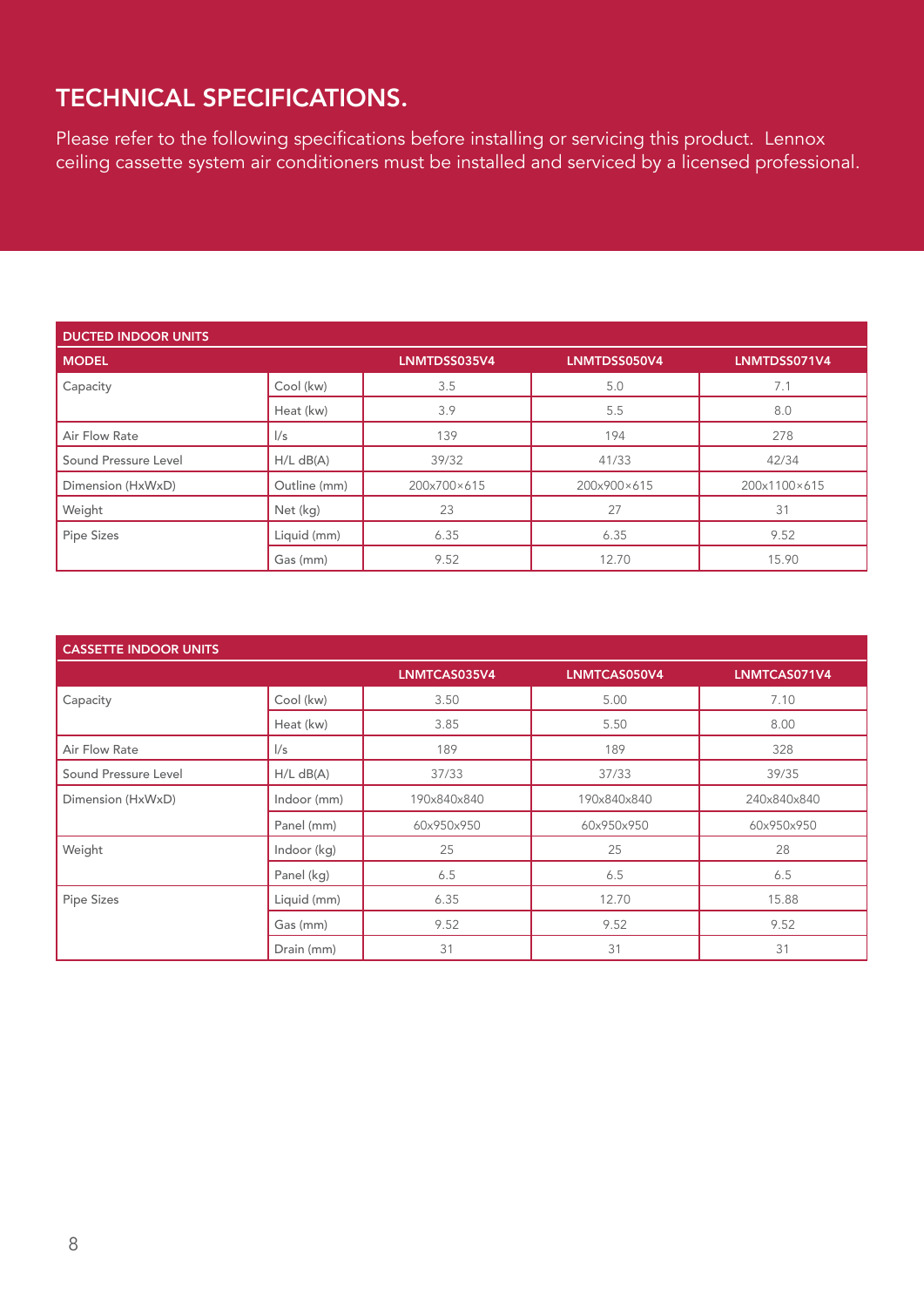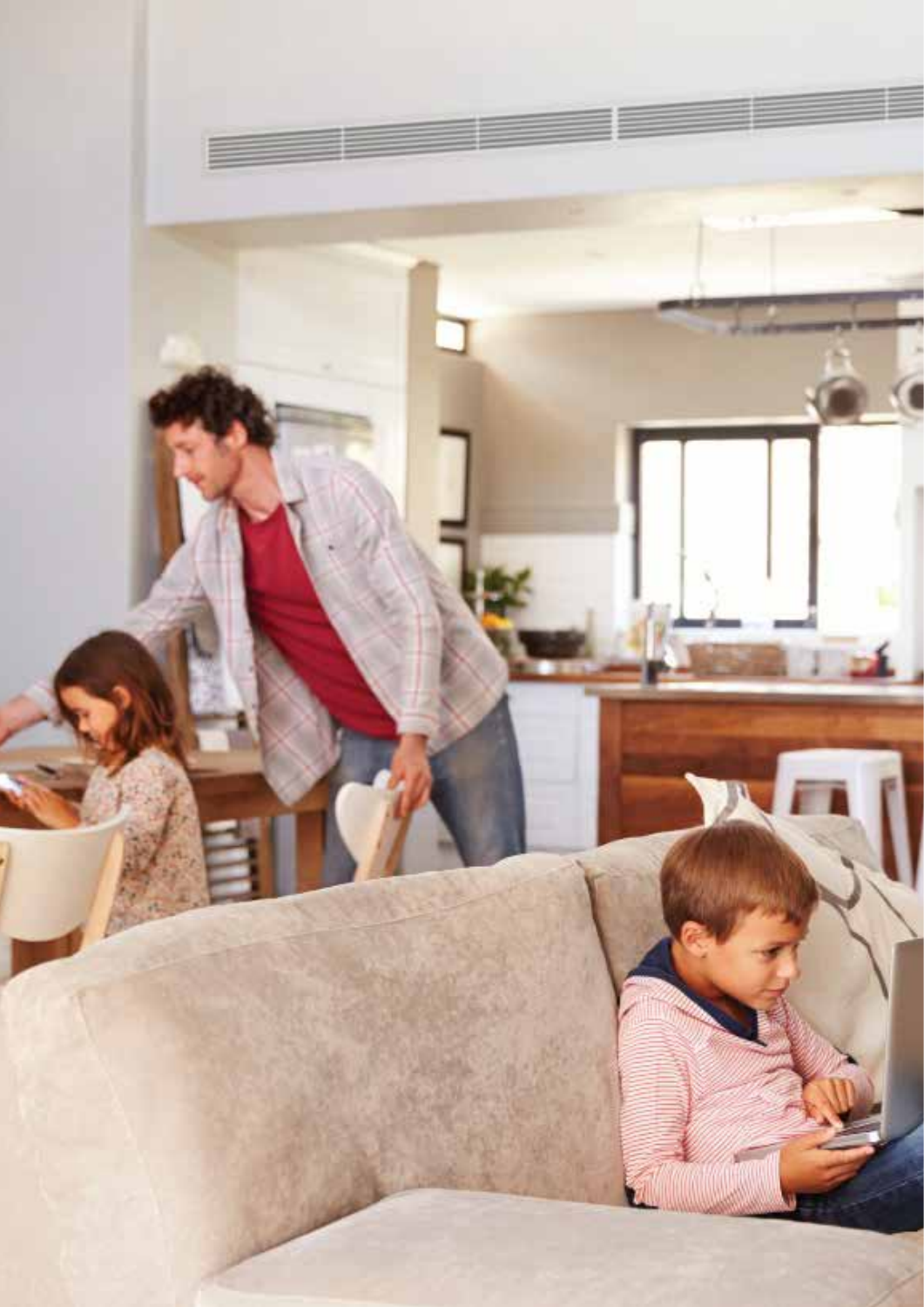## **COMBINATION CHART.**

Please refer to the following specifications before installing or servicing this product. Lennox ceiling cassette system air conditioners must be installed and serviced by a licensed professional.

| <b>OUTDOOR</b><br><b>UNIT</b> | <b>ONE</b><br><b>INDOOR UNIT</b> | <b>TWO</b><br><b>INDOOR UNITS</b> | <b>THREE</b><br><b>INDOOR UNITS</b> | <b>FOUR</b><br><b>INDOOR UNITS</b> | <b>FIVE</b><br><b>INDOOR UNITS</b> |
|-------------------------------|----------------------------------|-----------------------------------|-------------------------------------|------------------------------------|------------------------------------|
| <b>LNMT054V4</b>              | 2.5                              | $2.5 + 2.5$                       |                                     |                                    |                                    |
|                               | 3.5                              | $3.5 + 3.5$                       |                                     |                                    |                                    |
| <b>LNMT073V4</b>              |                                  | $2.5 + 2.5$                       | $2.5 + 2.5 + 2.5$                   |                                    |                                    |
|                               |                                  | $2.5 + 3.5$                       | $2.5 + 2.5 + 3.5$                   |                                    |                                    |
|                               |                                  | $2.5 + 5.2$                       | $2.5 + 2.5 + 5.2$                   |                                    |                                    |
|                               |                                  | $3.5 + 5.2$                       | $2.5 + 3.5 + 3.5$                   |                                    |                                    |
|                               |                                  | $3.5 + 3.5$                       | $3.5 + 3.5 + 3.5$                   |                                    |                                    |
|                               |                                  | $5.2 + 5.2$                       |                                     |                                    |                                    |
| LNMT082V4                     |                                  | $2.5 + 2.5$                       | $2.5 + 2.5 + 2.5$                   | $2.5 + 2.5 + 2.5 + 2.5$            |                                    |
|                               |                                  | $2.5 + 3.5$                       | $2.5 + 2.5 + 3.5$                   | $2.5 + 2.5 + 2.5 + 3.5$            |                                    |
|                               |                                  | $2.5 + 5.2$                       | $2.5 + 3.5 + 3.5$                   | $2.5 + 2.5 + 3.5 + 3.5$            |                                    |
|                               |                                  | $3.5 + 3.5$                       | $2.5 + 3.5 + 5.2$                   |                                    |                                    |
|                               |                                  | $3.5 + 5.2$                       | $3.5 + 3.5 + 5.2$                   |                                    |                                    |
|                               |                                  | $5.2 + 5.2$                       | $2.5 + 2.5 + 5.2$                   |                                    |                                    |
|                               |                                  |                                   | $3.5 + 3.5 + 3.5$                   |                                    |                                    |
| <b>LNMT100V4</b>              |                                  | $2.5 + 2.5$                       | $2.5 + 2.5 + 2.5$                   | $2.5 + 2.5 + 2.5 + 2.5$            |                                    |
|                               |                                  | $2.5 + 3.5$                       | $2.5 + 2.5 + 3.5$                   | $2.5 + 2.5 + 2.5 + 3.5$            |                                    |
|                               |                                  | $2.5 + 5.2$                       | $2.5 + 2.5 + 5.2$                   | $2.5 + 2.5 + 2.5 + 5.2$            |                                    |
|                               |                                  | $2.5 + 7.1$                       | $2.5 + 2.5 + 7.1$                   | $2.5 + 3.5 + 3.5 + 3.5$            |                                    |
|                               |                                  | $3.5 + 5.2$                       | $2.5 + 3.5 + 3.5$                   | $2.5 + 2.5 + 3.5 + 5.2$            |                                    |
|                               |                                  | $3.5 + 7.1$                       | $2.5 + 3.5 + 5.2$                   | $2.5 + 3.5 + 3.5 + 3.5$            |                                    |
|                               |                                  | $5.2 + 5.2$                       | $2.5 + 3.5 + 7.1$                   | $3.5 + 3.5 + 3.5 + 3.5$            |                                    |
|                               |                                  | $5.2 + 7.1$                       | $2.5 + 5.2 + 5.2$                   |                                    |                                    |
|                               |                                  | $7.1 + 7.1$                       | $3.5 + 3.5 + 3.5$                   |                                    |                                    |
|                               |                                  |                                   | $3.5 + 3.5 + 5.2$                   |                                    |                                    |
|                               |                                  |                                   | $3.5 + 3.5 + 7.1$                   |                                    |                                    |
|                               |                                  |                                   | $3.5 + 5.2 + 5.2$                   |                                    |                                    |
| <b>LNMT114V4</b>              |                                  | $2.5 + 2.5$                       | $2.5 + 2.5 + 2.5$                   | $2.5 + 2.5 + 2.5 + 2.5$            | $2.5 + 2.5 + 2.5 + 2.5 + 2.5$      |
|                               |                                  | $2.5 + 3.5$                       | $2.5 + 2.5 + 3.5$                   | $2.5 + 2.5 + 2.5 + 3.5$            | $2.5 + 2.5 + 2.5 + 2.5 + 3.5$      |
|                               |                                  | $2.5 + 5.2$                       | $2.5 + 2.5 + 5.2$                   | $2.5 + 2.5 + 2.5 + 5.2$            |                                    |
|                               |                                  | $2.5 + 7.1$                       | $2.5 + 2.5 + 7.1$                   | $2.5 + 2.5 + 3.5 + 5.2$            |                                    |
|                               |                                  | $3.5 + 5.2$                       | $2.5 + 3.5 + 3.5$                   | $2.5 + 3.5 + 3.5 + 3.5$            |                                    |
|                               |                                  | $3.5 + 7.1$                       | $2.5 + 3.5 + 5.2$                   | $2.5 + 3.5 + 3.5 + 5.2$            |                                    |
|                               |                                  | $5.2 + 5.2$                       | $2.5 + 3.5 + 7.1$                   |                                    |                                    |
|                               |                                  | $5.2 + 7.1$                       | $2.5 + 5.2 + 5.2$                   |                                    |                                    |
|                               |                                  | $7.1 + 7.1$                       | $3.5 + 3.5 + 3.5$                   |                                    |                                    |
|                               |                                  |                                   | $3.5 + 3.5 + 5.2$                   |                                    |                                    |
|                               |                                  |                                   | $3.5 + 3.5 + 7.1$                   |                                    |                                    |
|                               |                                  |                                   | $3.5 + 5.2 + 5.2$                   |                                    |                                    |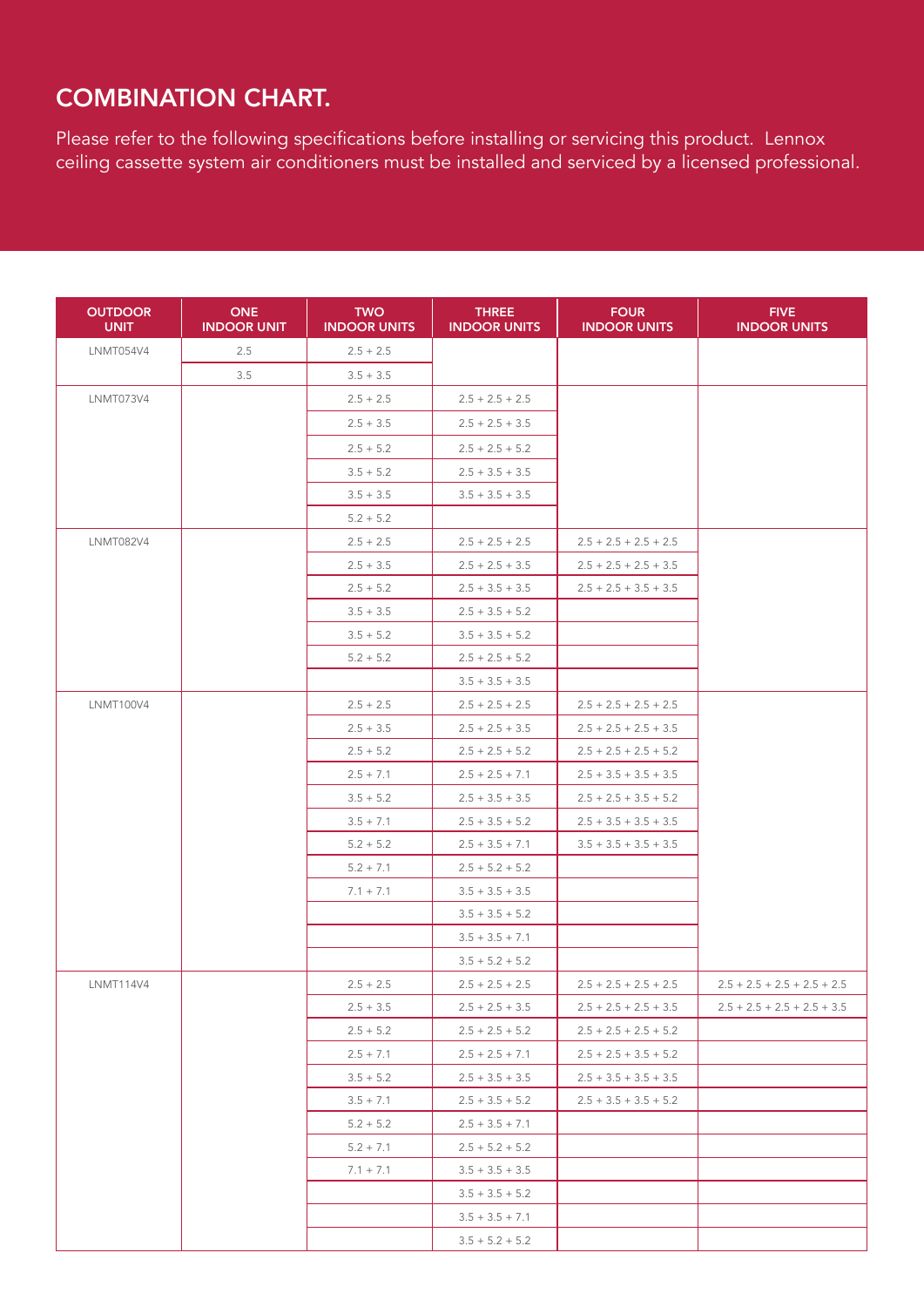